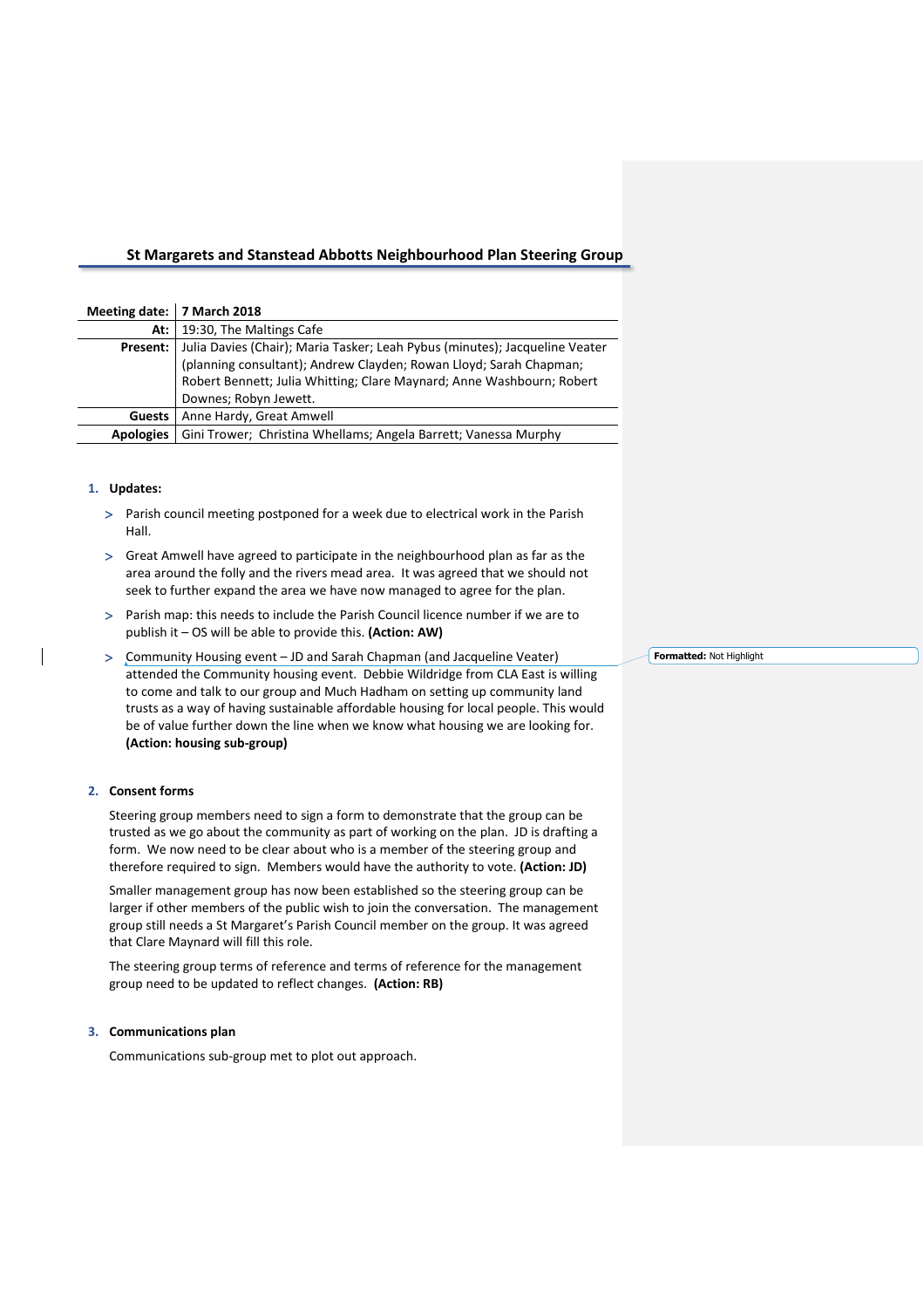Vanessa/Sarah working up communications strategy using other neighbourhood planning communications plans as basis. Those who we might want to consult with at different stages are being mapped and a questionnaire will be developed to conduct a second and more comprehensive survey.

JV recommended we have external support to conduct a survey, and talked through a timetable for carrying out a survey and costings. The time period was given as 3-4 months, including design of the survey, data entry and report. Businesses would be covered through a separate survey. The survey would go out to approx. 1,850 households in total for Stanstead Abbotts, St Margaret's and the Folly. Any survey would need to be approved by the Parish Council. We would be looking for a 30% return rate.

JV emphasised it is vital to get this right because this will provide our main evidence base – the questions need to give us the evidence we need and we need to ensure they are not ambiguous, hence the value of external support.

Any survey would need to take account that village feels like two groups: commuters into London and those who live and work in the village.

Sub groups all need to feed into the comms group what is needed for the questionnaire.

Costings provided:

- Consultation and survey design: £1,500-£2,500
- Data entry: £500
- Data analysis: £750
- Presentation: £250

With additional costs for printing, postal returns and incentives depending on what we chose to do.

Maria/Julia W are working on initial messaging that consolidates the current position – FB/Parish Magazine and notice boards. We need a website once messaging is out, and it would be beneficial to have external support to develop.

The group now needs to confirm its logo, name and brand to use for the website and communications. Stanstead Abbotts St Margaret's Neighbourhood Plan was agreed as the name.

The website will need to be a separate website from the Stanstead Abbots Parish Council website. Steering Group is asked to look at the website spec circulated and comment. (This can also be found in the stakeholder section of the drop box).

The sub-group would consider options for designing a logo, including using locally based designers, or asking school children to develop a design. Alternatively, we could just use rolling photos of the villages that change over time.

Messages to be updated on the Facebook page **(Action: JW)**

Standing item on steering group to include agreeing key messages for communications **(Action: LP)**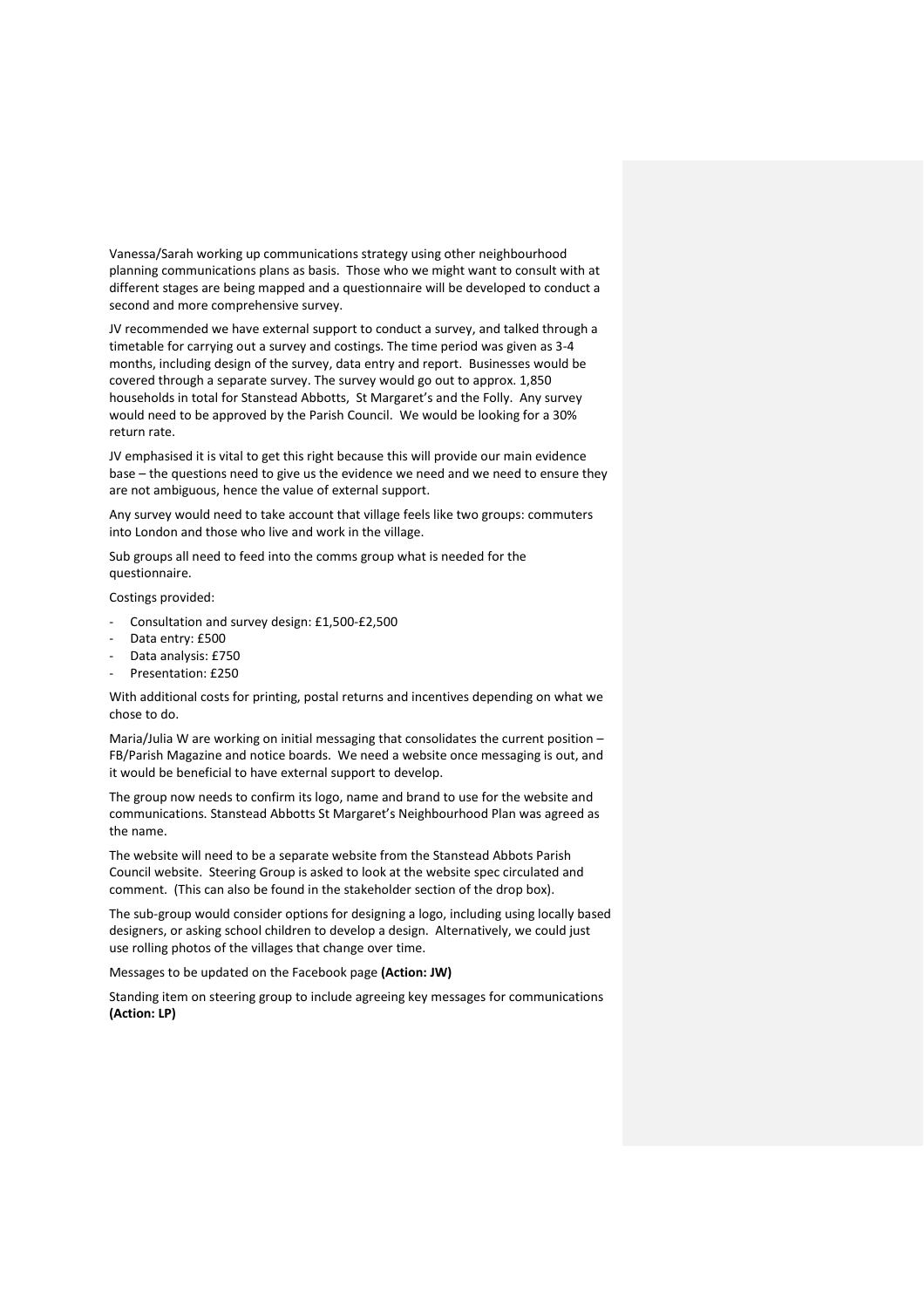### **4. Sub-groups:** Should be starting work now (leads in red text)

- **Green environment and ecology**: **Leah P**/Rowan/Maria/Gini
- **Communications** (incl design of final plan): Sarah C/JW/Maria/Vanessa
- **Housing and development** (incl site allocations and working with housing bodies) **Sarah**, Anne, Julia D, Andrew C
- **Traffic & transport** (limited powers to influence policy but can also create projects in an action plan**): Clare**, Robyn, Julia D (Christine?)
- **Culture and community facilities:** Julia D, **Anne**, Gini, Clare
- **Heritage and built environment assets:** (history soc may be able to help) Maria, **Rob**, Rowan
- **Management group: JD** to give names already agreed 20 April for next meeting 9.30 Ashley Room.

Sub-groups to be indicated on the steering groups contact list **(Action: LP)**

#### **Guidance for sub-groups:**

- Sub-groups need to work to the programme JV has set out.
- Each group is asked to identify issues and questions to include in the survey. The starting point needs to be the results of the previous survey by end May **(Action: CM to circulate)**
- Completion of draft plan January 2019.
- Groups need to look at how we address community problems  $-$  e.g. fly tipping
- There is a Conservation Area Appraisal for Stanstead Abbotts on the East Herts website. Search: conservation areas or via this link:
- <https://www.eastherts.gov.uk/conservationareas>**(Action:** JD to share hard copy.

#### **5. Grants & funds**

Funds available to develop the plan are dependent on grants. Applications expected on the Locality/My Community website on 1 April. **(Action: RB is tracking this).** Stanstead Abbotts PC has some money aside to pay for essentials, Approx. £6.8k. Stanstead Abbotts will be lead parish for grant applications.

As our boundary includes three parishes, we can apply for a maximum of £17k over 2- 3yrs. The total costs for the plan may come to as much as £26k. **(Action: JD approach St. Margaret's PC about contribution)**.

Bank arrangements are being sorted through Jackie Flemming. A sub-bank account is being created within the Parish Council account. **(Action: JD to check with Jackie Flemming)**.

The management group need to draw up a draft budget for Rob to look at so that costings can be singed off by the steering group. **(Action: Management Group)**.

# **6. District plan**

JW has a summary of how the District Plan relates to the Neighbourhood plan. **(Action: JD to recirculate).** 

The Main Modifications document for the East Herts District Plan includes two options that will enable our NP to identify housing sites in the Green Belt which the District